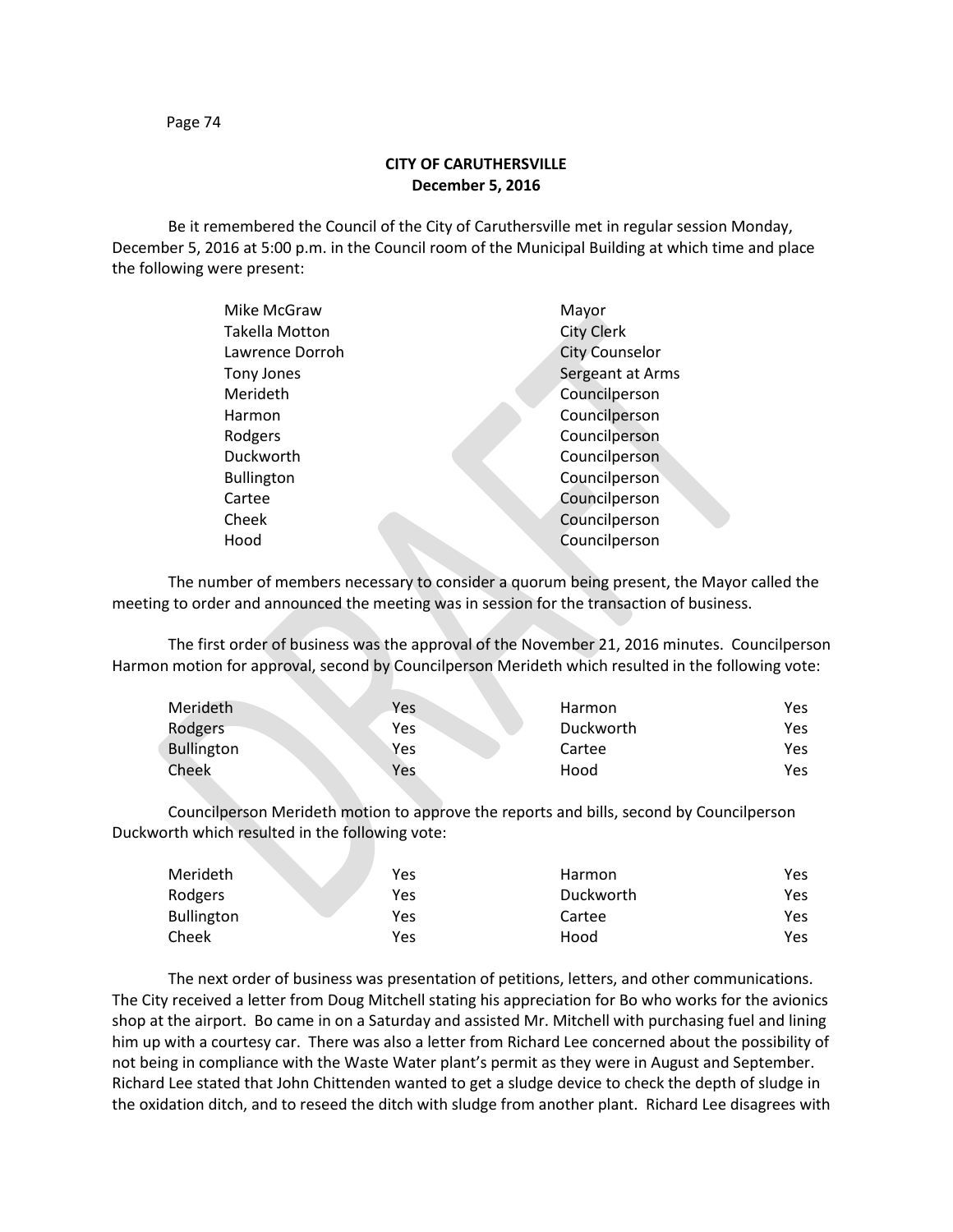the approach. He feels time should be spent adding a diffuser to the system to increase the dissolved oxygen and to help keep the ammonia levels in check. Richard Lee has talked to two different engineers and they both agree that the oxidation ditch is starving for oxygen. Mr. Lee states that the process of sludge prematurely dying is causing to have to waste more frequently which in turn is filling the digesters prematurely, and they will eventually run out of space to store the wasted sludge. He will also be addressing his concerns with the Missouri Department of Natural Resources. Councilperson Harmon recommended having John Chittenden to come before the Council and propose a recommendation for late winter early spring to do what is necessary to satisfy the situation. The Mayor will be contacting John Chittenden to see when he could come before the Council with a recommendation.

The July 1, 2015-June 30, 2016 audit has been completed, and will post on the website. Vonda Davis with Smith & Davis CPA's will present the audit two weeks from today. The Council will also be provided with a copy of the letter for release of the audit.

Mayor's report; Mitzi Dell and John Chittenden are optimistic that the revised proposal will be accepted for the Marlar Loop. The two yards that are on E.  $10^{th}$  St. that were left in poor condition during the connecting of the sewer should be taken care of this week if the weather holds. There's a potential tenant that's interested in acquiring the Walmart building if the City can provide sales tax abatement for 3 years, property tax abatement for 3 years, and a cash incentive. Counselor Dorroh stated that sales tax abatement is highly unlikely, there's no statutory authority for support. A sales tax can be utilized for an additional tax; a new taxing district can be imposed in a particular location that can be used through a contract in a blighted area. Property tax abatement can be structured through the chapter 353 Redevelopment Corporation for 3 years through a contract in lieu of payments for 7 years. The cash payment is not an option, there's no statutory authority for a city to give a flat cash payment to an entity.

Councilperson Cartee mentioned that maybe presenting potential tenants options with other buildings besides the Walmart building for economic development. Councilperson Cartee also asked if there had been any discussion with other cities of similar nature that we're seeking economic development. Counselor Dorroh stated that he had talked with Tom Cunningham from St. Louis County, and his firm specializes in programs that offer incentives for economic development, and that he would be a good source to contact. Mayor McGraw assured the Council that once the different committees had something to report or hit any roadblocks that they would be addressing the Council. The Mayor also stated that he and Counselor would be drafting a letter to the aforementioned party that wanted the incentives as to what could and could not take place regarding the incentives.

Police & Fire report; Councilperson reported that there would be a police and fire committee meeting Monday, December 19, 2016 at 4:00 p.m. The committee also recommends the hiring of Rodney Jackson at the base salary probationary period as housing patrolman. Jackson served 4 years in the military, and is currently attending the police academy and will graduate December 16, 2016 Councilperson Harmon motion for approval, second by Councilperson Cartee, which resulted in the following vote:

| Merideth | Yes | Harmon    | Yes. |
|----------|-----|-----------|------|
| Rodgers  | Yes | Duckworth | Yes  |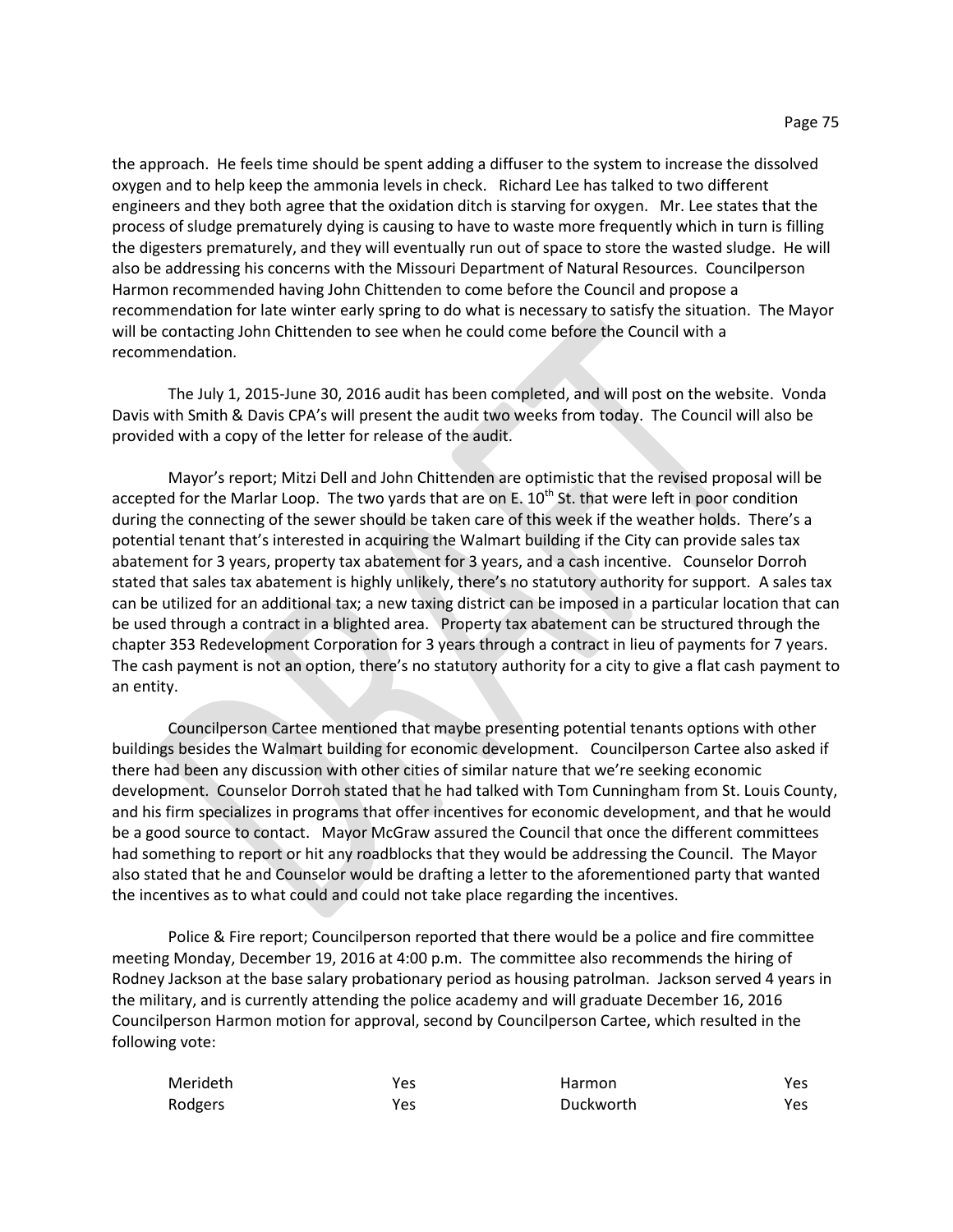Page 76

| Bullington | Yes    | Cartee | Yes. |
|------------|--------|--------|------|
| Cheek      | Absent | Hood   | Yes  |

Councilperson Cartee asked Counselor Dorroh if he would write up a part time position for the animal shelter to train for when Rick Moyers retire. There were 5 fire calls between November 24, 2016 through December 5, 2016 as follows: 11/24/16, Fire alarm sounding due to cooking on Walker; 11/29/2016, Smoke scare due to cooking on Beckwith; 12/01/16, Construction crew struck gas meter at Taven Apts.; 12/1/2016, Fire alarm sounding at Southgate Living Center; 12/13/2016, Semi-tractor trailer tuck on fire on I-55. Chief Charlie Jones would like to remind everyone to check their earthquake kits and supplies, especially with the recent tremors. You can also get information on SEMA's Earthquake Preparedness web page, at sema.dps.mo.gov/earthquake\_preparedness.

Water & Sewer report; Paul Shaw recommends the wrapping of your outside pipes with the freezing temperatures that are approaching. He also asked for approval of Vandevanter Engineering proposal for 2 flygt pumps in the amount of \$8,710.00 excluding freight and installation, which has been budgeted for. Councilperson Harmon motion for approval second by Councilperson Cartee, which resulted in the following vote:

**Contract** 

| Merideth          | Yes    | Harmon    | Yes |
|-------------------|--------|-----------|-----|
| Rodgers           | Yes    | Duckworth | Yes |
| <b>Bullington</b> | Yes    | Cartee    | Yes |
| Cheek             | Absent | Hood      | Yes |

Street & Sanitation report; Terry Rushing reported that they have been conducting their normal duties, and put up wreaths. The reflectivity signage has 2 proposals; G & C's \$4,950 and Barco's \$5,397.50. The signage has been budgeted for out of Sales Tax, and Councilperson Duckworth motion for approval. Councilperson Merideth second the motion, which resulted in the following vote:

| Merideth          | Yes        | Harmon    | Yes |
|-------------------|------------|-----------|-----|
| Rodgers           | Yes        | Duckworth | Yes |
| <b>Bullington</b> | <b>Yes</b> | Cartee    | Yes |
| <b>Cheek</b>      | Absent     | Hood      | Yes |

Park & Recreation; Keith Davis reported that the kickball signups have been completed and the season is off to its start. Basketball signups will start within a week, and Davis thanked the Water department for wrapping the water mains and shutting the water off at the sports complex.

Collector report; for the month of November Rebecca Morgan renewed 82 licenses, and collected \$92,948.17, which included current taxes and licenses.

Library report; Teresa Tidwell reported that last week was the first of the Christmas story time, and the guest reader was Ms. Mary Ellen Lazenby. This week Ms. Mary Beth Woods Johnson will be the guest reader. Invitation is open to everyone.

Business from the floor; Doug McDowell stated that it would probably be beneficial to know the purpose of the committees, what authority they have in representing the City, and who they report to.